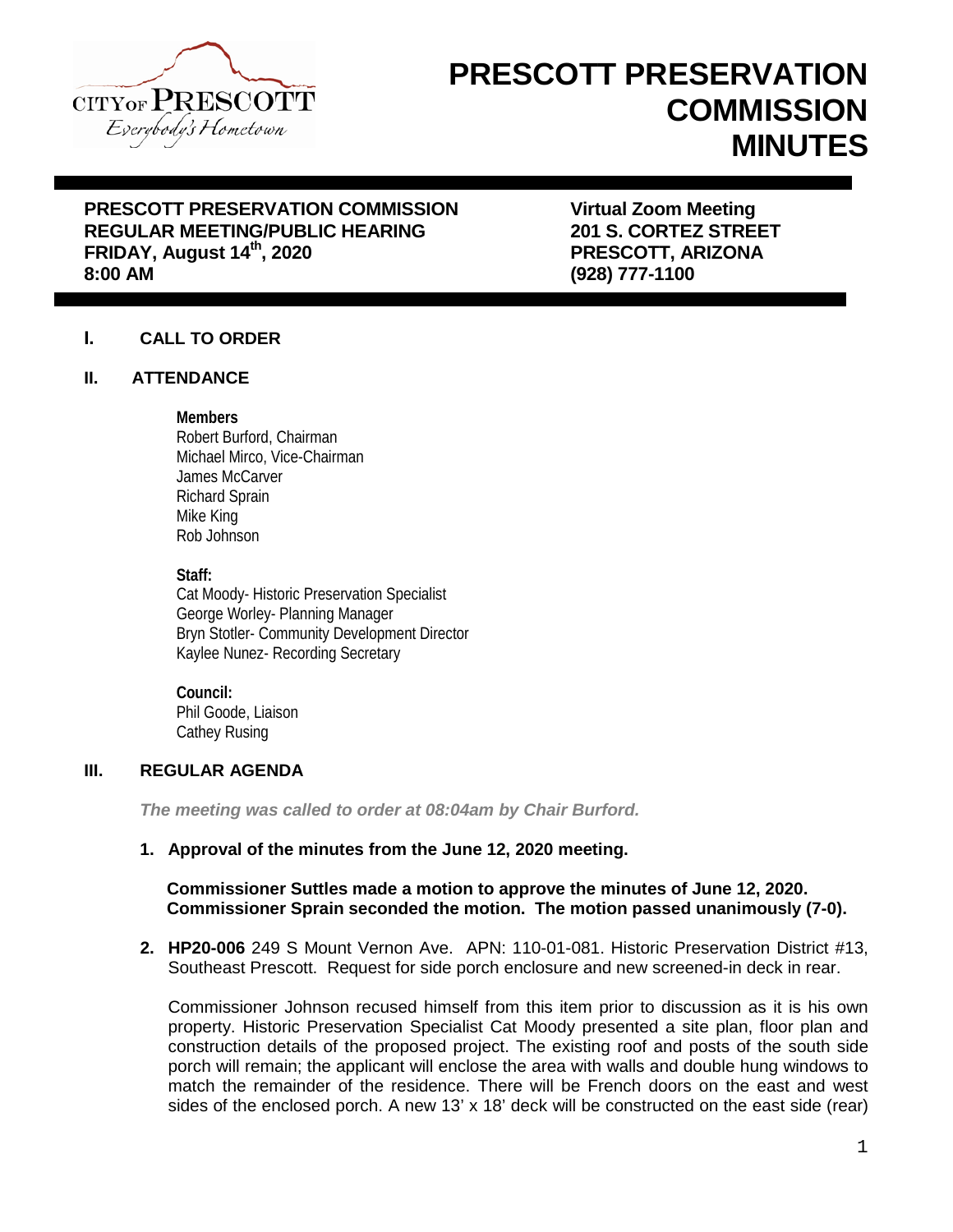of the residence, which will be screened in and will have an exterior set of stairs to grade level.

Commissioner Mirco asked about the size of the screens on the south side deck, more specifically, how they would be supported. Applicant Rob Johnson clarified that the screen material is a steel mesh and is fairly rigid in nature. Chair Burford asked for details about the new garage, whether there was alternate access to the structure besides Mt. Vernon. Mr. Johnson answered that there was no access from the rear of the property and that the garage has to be accessed from the driveway off of Mt. Vernon. Mr. Burford also inquired about the current lot coverage, whether it was close to being maxed out. Mr. Johnson answered that he had space left but does not intend to build any more. Commissioner Sprain questioned whether these proposed projects would jeopardize the residence's ability to be on the National Register. Ms. Moody said that the projects are differentiated yet compatible so it is likely to be acceptable for the Register.

#### **Commissioner Suttles made a motion to approve HP20-006. Commissioner King seconded the motion. The motion passed unanimously (6-0). (\*Commissioner Johnson recused himself from discussion and voting on this item.)**

**3. HP20-007** 126 S Montezuma St. APN: 109-02-012. Historic Preservation District #1, Courthouse Plaza. Request for signage on awning (after-the-fact) for Grumpy Sicilian.

Historic Preservation Specialist Cat Moody clarified that this is an 'after the fact' project approval. The awning was already existing and the applicant placed a canvas panel over the old business text with the new business text 'Grumpy Sicilian'. The applicant also put new text along the valance of the awning. Commissioner Suttles mentioned that she has seen the sign in person and that it looked like 'patchwork' and was wondering if that is acceptable. Chair Burford commented that he could see another 'patch' being placed there in the future and that he believes that the black on black will fade together with further weathering. Mr. Burford also commented that it is acceptable, but perhaps not the best solution.

Commissioner Sprain agreed with Chair Burford in that the patch may fade into the background in the future, but that it is not ideal at the moment. Commissioner McCarver asked whether there were any code restrictions about signs being placed over existing signs and if the new canvas panel has been secured in the event of high winds. Ms. Moody answered there are no restrictions regarding signs being placed over signs and that the owner would be asked to fix the new sign panel if it did come loose. Commissioner Mirco asked how the new panel was attached. Applicant Charlie Arnold clarified that it was glued down with a special adhesive, and he also spoke to other awnings on Whiskey Row, which at times have been painted over in the instance of a new business moving in. Mr. Arnold also explained that the change of business from Devil's Pantry to Grumpy Sicilian was a business survival response to COVID-19.

#### **Commissioner King made a motion to approve HP20-007. Commissioner Sprain seconded the motion. The motion passed unanimously (7-0).**

.

**4. HP20-008** 110 W Gurley St. APN: 113-15-112A. Historic Preservation District #1, Courthouse Plaza. Request for sign replacement for Raskin's Jeweler